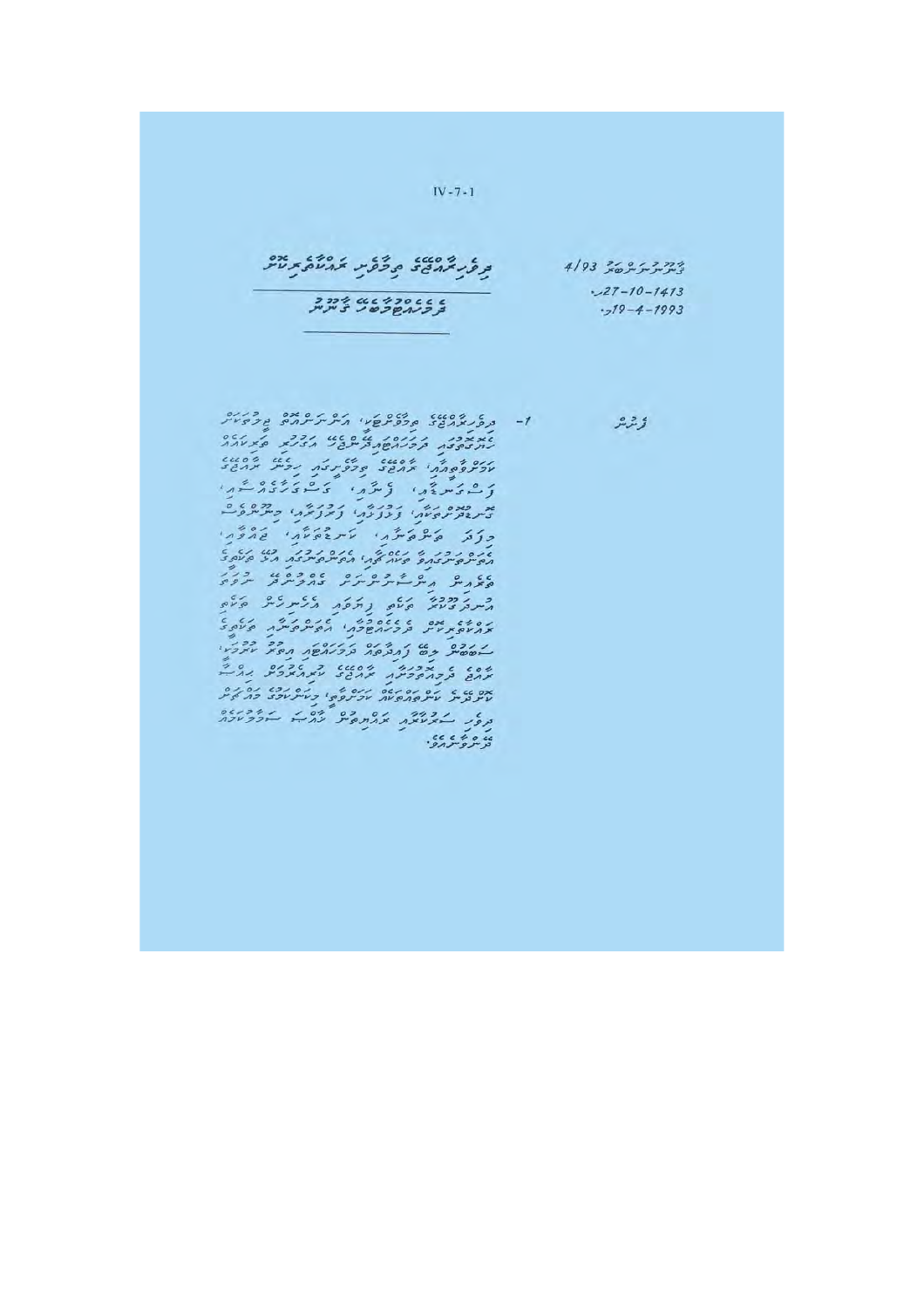- 28 AD SAPS ATE REAL SEAR VESSA -2 ADRAGALA و څر شو تو نو ناش שלתי ארשל פלפי ארופאדיל ב בנית פרים שית שית בנית ביות בית בל רפלפל איני הפ בתב גול ביל ביניבי נכסני לגולפי ג כם גם כן פי כבי כבתים וכלכג ולגוב CONVERT CLOSE ON THE CAR CONSTANT
- 200920000 0x 0000 x 000 0000 -3 x 0000 x 500 سأشخص سوء وكرور المرسوح و مورد ورو كور Gense grad 137 061 60641 066 63431 1330 צית יות אית את לגוד לא אילו בית לפיא את פשי תב גיע בים שפות את ביום כם הגם ۇ دېمۇ.
- في من المركزة المركزة الم שית ארויתא יאילפים בילבילת  $1555 105$ 2000 attacked with ore  $rac{c}{2}$  $3^{9} - 5^{16}$   $3^{16}$ גיבות אית כית שית יילי
- (م) دورود (ر) دروزم ومرد مدوت נצפעית בור נוצפיתי כית ביפא גם גל תת באת בין התפתאת באפשלת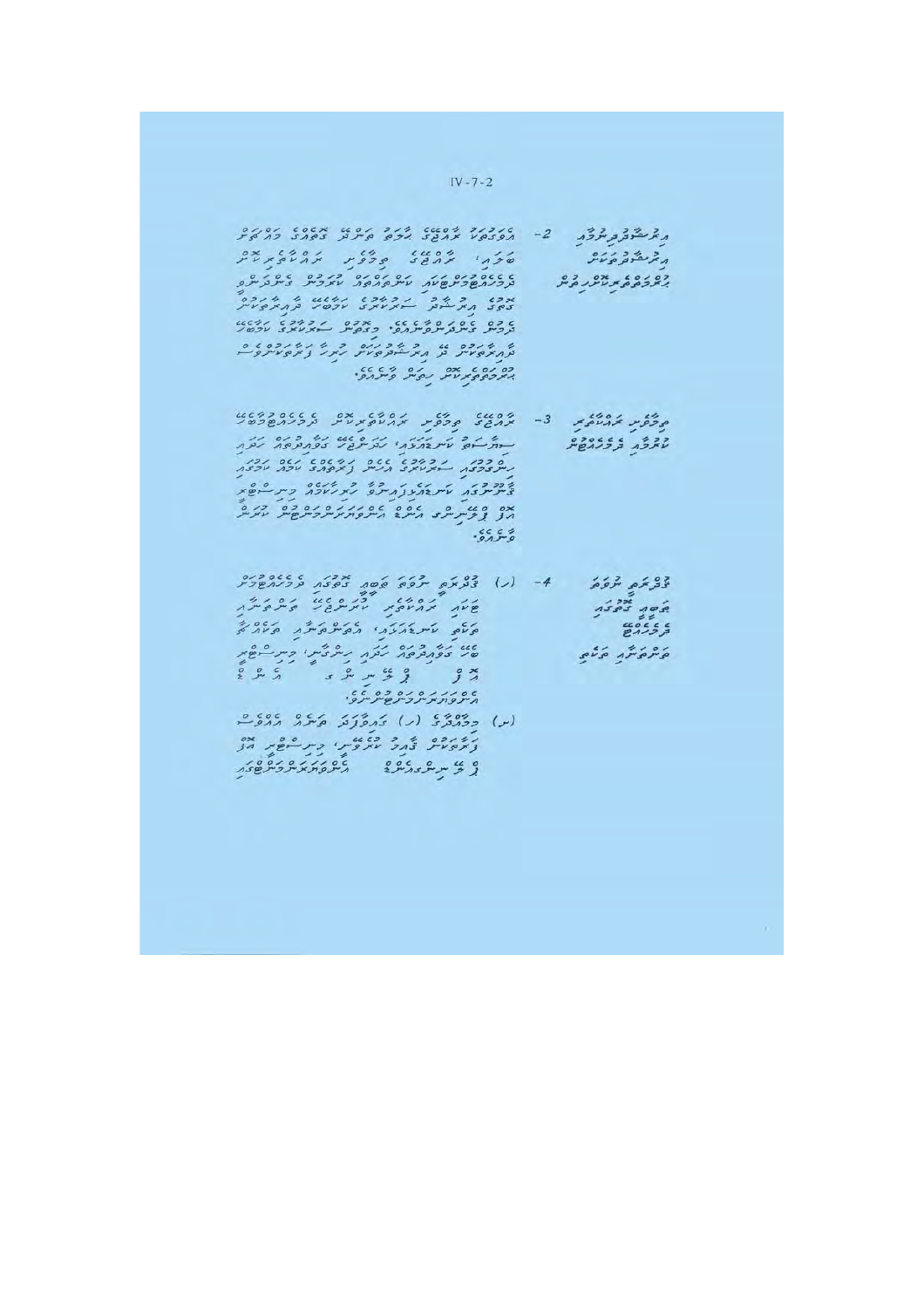| תפיפת ותראלל הרת בפת<br>$\qquad \qquad \Rightarrow$<br>$212 - 6$<br>دەپرىرى.                                                                                                                                                                                                                                                                                                                                 |                                |
|--------------------------------------------------------------------------------------------------------------------------------------------------------------------------------------------------------------------------------------------------------------------------------------------------------------------------------------------------------------------------------------------------------------|--------------------------------|
| 27422 248 كاملو 5- (ر) 2003 2592 273 244 245 247 274<br>OCOCKO OCOC CHEOL OGGO<br>242998 JUST 2 2 2232<br>ג' בין ביני בייני ביא מוייל אבשו<br>גבוי ריי כלא אף לליית באיל<br>הפנו לפליק בין בינו לילא<br>(س) دوارو در) ته عشر عقر زموز<br>7979 777 777 99999<br>שת מעול אגם נביים עם מפעל הרב<br>ואת התליתי קית לפית הצ ללית ית בהית<br>$\begin{array}{c} \bullet \\ \bullet \end{array}$<br>גבות את כאביב בפ | ومرتكز وتروتر<br>לאביע אל אלפה |
| cover and all a cover grace<br>240<br>CONSERVATION COCOCHOC<br>בית בפת הצף רבית תי הלב<br>$\begin{array}{c} \Delta \end{array}$<br>0.72<br>גם מוציע ביע בן בשלי ביני כבת<br>CCCUC3 0C 10 0110CX0 C333                                                                                                                                                                                                        | CHECOCOCH                      |
| $7 - 1 - 1$<br>OCOC COOLING CUOL OVER                                                                                                                                                                                                                                                                                                                                                                        | בתשת תלת<br>وزأة نامى          |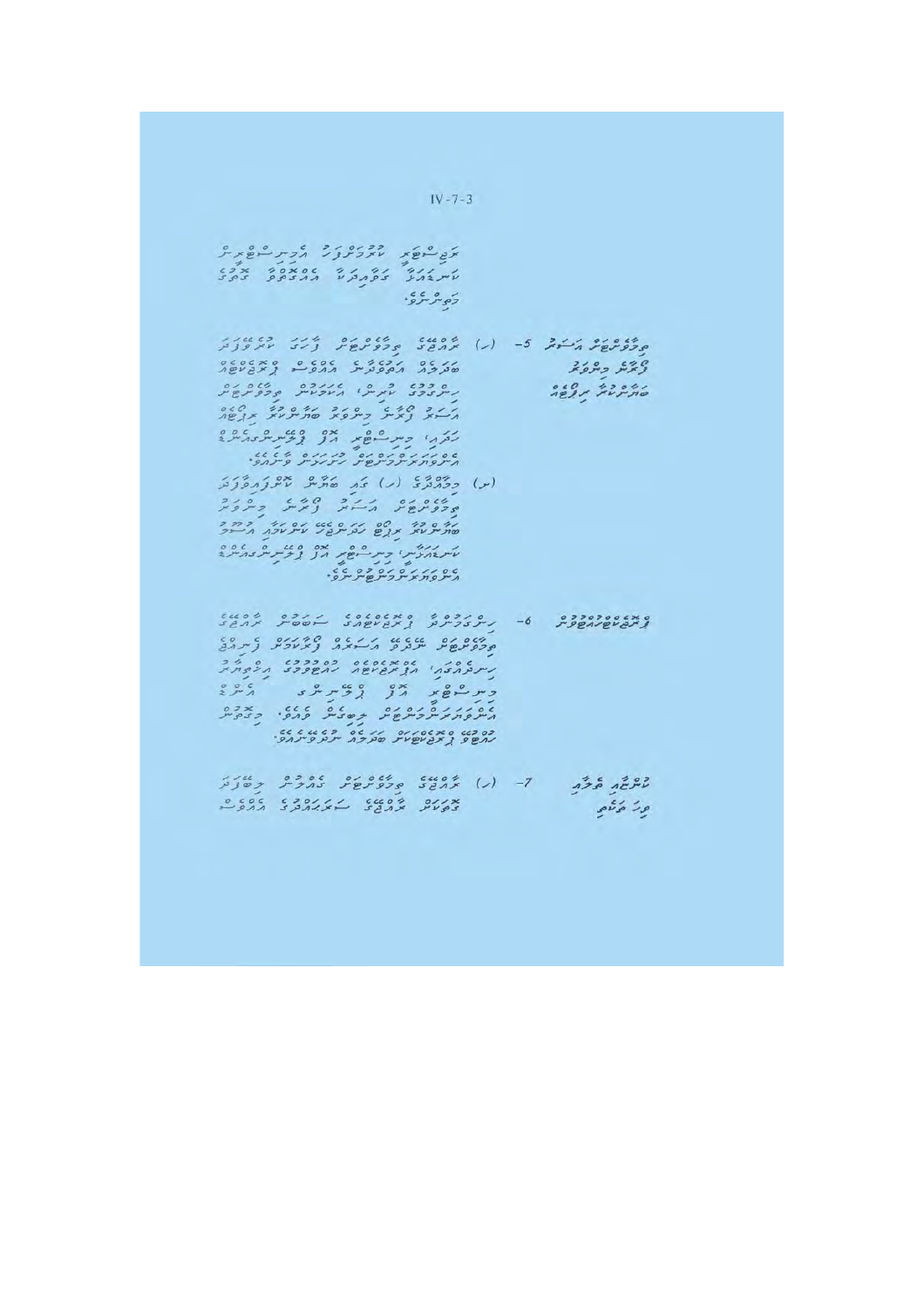وكموكوا الأسر المركوكة كالجمج المركوكة 1000 23 1500 18 20 510 419 הצהצת תפתחתי

- (م) حكم حدث (م) وكم عكر مر وروفر ومود 22 על אינ 220 כל כל כם כל כל העלים פית יינפים ג'ליפרית הידעיות הזיכת بأس يُمكِّرُ وَسَر وَسَرَ وَيَ وَاللَّهُ وَسَوْءِ גיינקלוצית יילופליינב גיית עציינפיתי בנית ב הנגבית בגדית תלבותים ג'וית בית על ממשת עבת עבור בש
- $\frac{2}{2}$   $\frac{3}{2}$   $\frac{3}{2}$   $\frac{3}{2}$   $\frac{3}{2}$   $\frac{3}{2}$   $\frac{3}{2}$   $\frac{3}{2}$   $\frac{3}{2}$   $\frac{3}{2}$   $\frac{3}{2}$   $\frac{3}{2}$   $\frac{3}{2}$   $\frac{3}{2}$ בצועת את גל ביציעת בכללשל בגלת בסיניב תמחיםת יית הלגבת תפיאה הם כלם פים התפתח היאה פיאיל ביתבחרב פיצבה שפטי באבאר ניסאט בעלילל בתבנית פיתו הפעם בית ברבה בבפבית 3 בלבנים עלת בת בשי את שלאת ברש הית ב שון ילב ג'ל בת מת ובנביע ניבוש
- ومرمر وووده ٩- (ر) ووجد مروى ووجد ورود לתנות ללומי יכלב ית ייתור בללבלבלברבית פיצ פינגיל הייצד ביאולרצה ברכל ב תרבי גבים הבנה לית פחיפית בשם הבשי היורהב המביעת שלת -/5 (נית) תנתתית

 $IV - 7 - 4$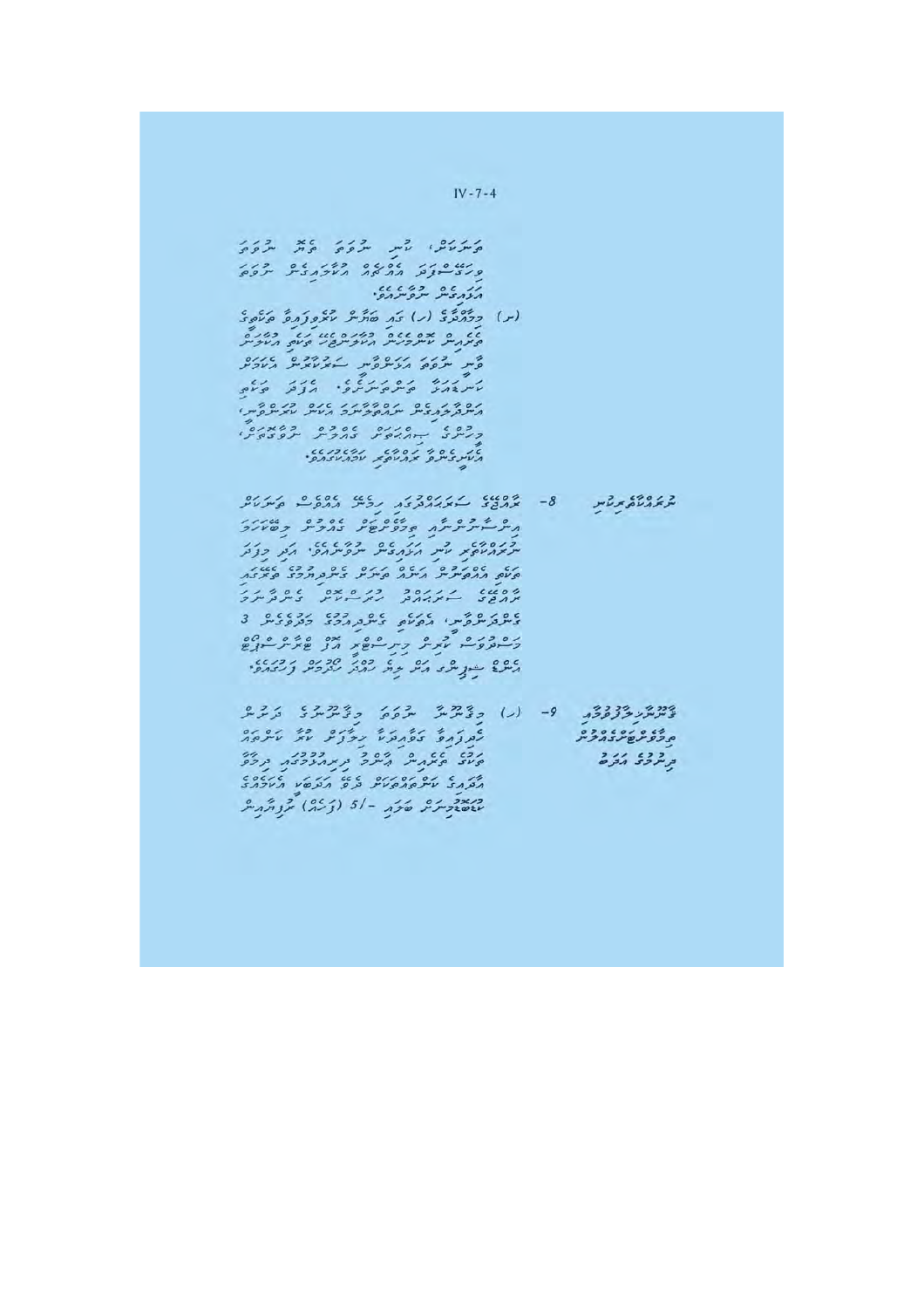| ۇىرى 2 – / 500 ( ئەسەسى) بىردىدە                          |
|-----------------------------------------------------------|
| ב כבר הבנגיע ביצרית עצפי                                  |
| רַבּאַלִלּ עַצְאָ רִיתְ בִּיתְ                            |
| פשינית גם הית בית הית התבית בית                           |
| ירוש א כינ בשיני גיונגל בפתבתב                            |
| כפילי תכת בשתית אית התל לבור                              |
| נו לפעיל תפי                                              |
| (م) ووافرى (ر) وأم ومؤثر المؤثر المس والمرور              |
| נתפת כלבל גלל על שלפ                                      |
| COCIC LEGIS LEG REGIS RUCKE                               |
| OCHI 20616 0210 - 57 2X12                                 |
| $\frac{1}{2}$ (2019) cent xind 100                        |
| אבכרכם גנגובם רב האבית מאבפי                              |
| כלאלי עלית כית בישא הצי                                   |
| פשי יכ גם בי היה התפתא יכל בפי בש                         |
|                                                           |
| 10 - כצייע בין ד פית המעצה שיתנה בנעיעת<br>3, 30, 53, 305 |
| שתניתל יתפת כליתיילת שיתונת ואתושת<br>ميو پر              |
| CCCOL CHOR NSIN NOVSJU 2000                               |
| 0 000 000 2190 0000 0000 00000                            |
| נצאפית שתניתכל בתחים כתפאשת שתק                           |
| שכבל תלהתא תקל לאצעות בסבית בול                           |
| $11 - 52 - 71$<br>وتر                                     |
| (ر) ودوّى عدّدة محكّدة الموسى                             |
|                                                           |

 $IV - 7 - 5$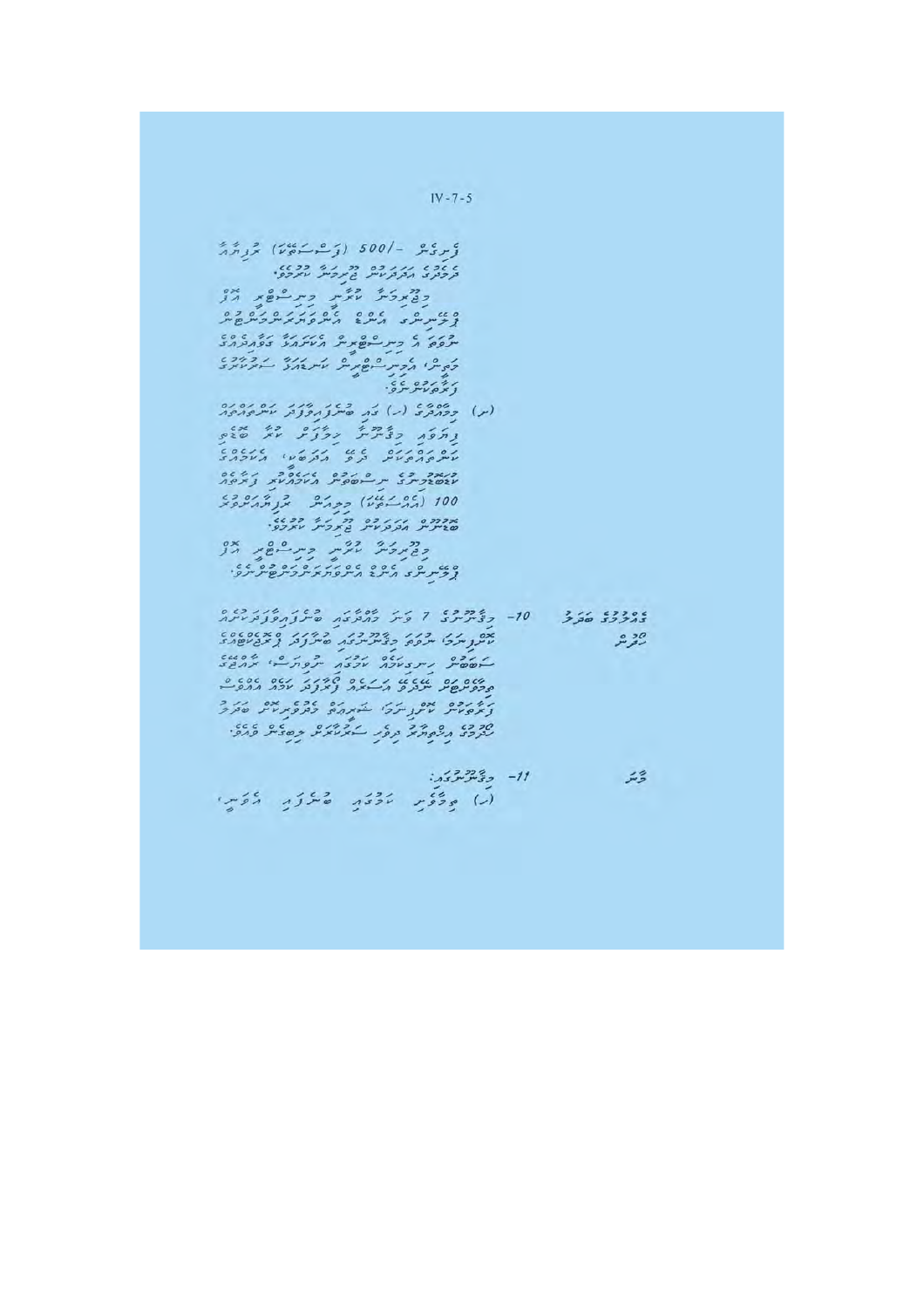$IV - 7 - 6$ 

رو شر مر مر د د د د د د د د د د ده. ەر ئىرى ئەرەبىرى مەر ئىر ئىرى<br>ئار ئار مەر ئىرى ئىرى ئار ئار و دو درو<br>(س) و ترج ده - ودود - هنگ ترم - دکوس؛<br>سروکرد ترمو - مردم - مرکز - مردم شور<br>دوسکره کبینی مردگروه هنها امتر کتاره  $35484012$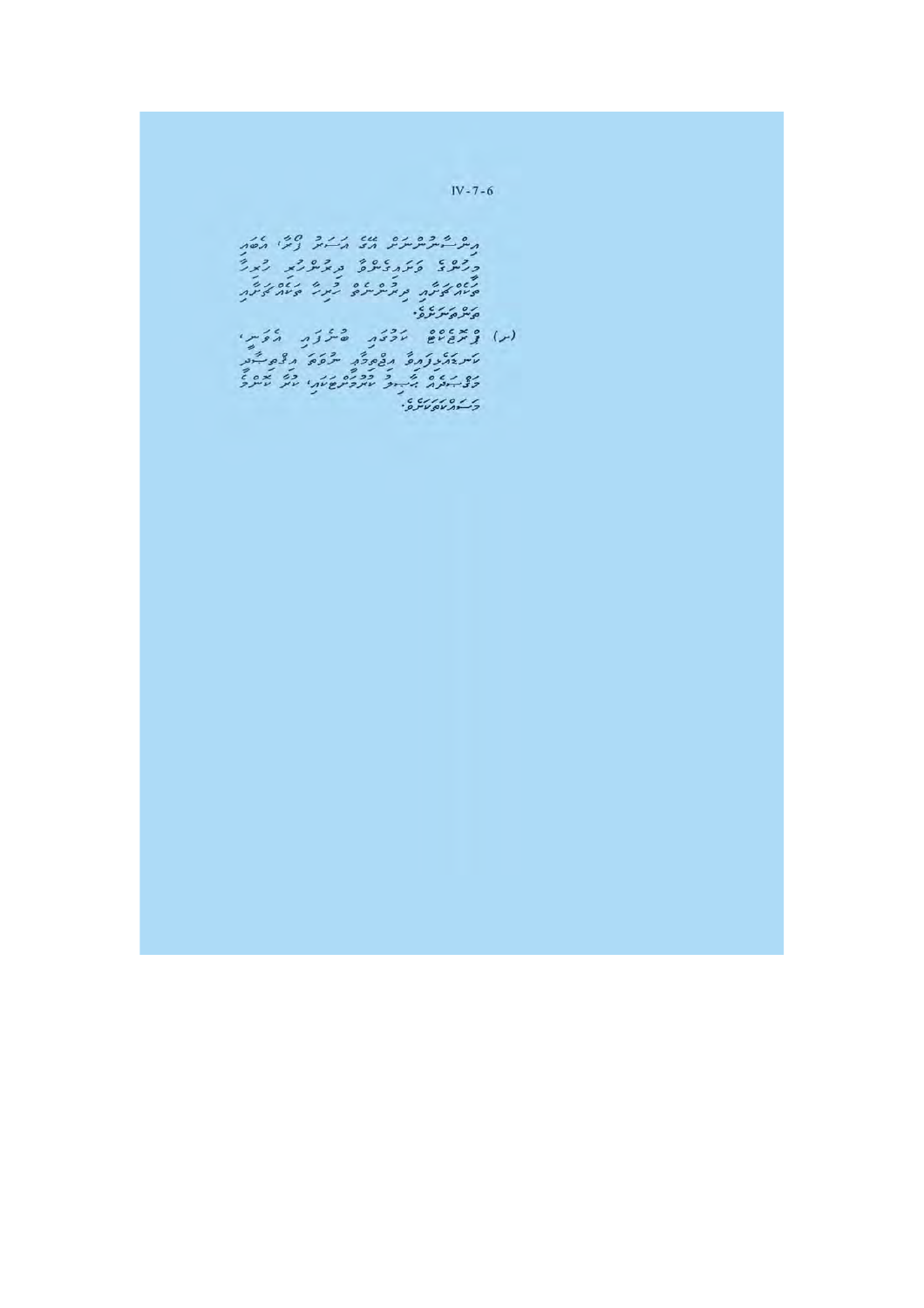# **ENVIRONMENT PROTECTION AND PRESERVATION ACT OF MALDIVES**

#### **Introduction**

1. The natural environment and its resources are a national heritage that needs to be protected and preserved for the benefit of future generations. The protection and preservation of the countries land and water resources, flora and fauna as well as the beaches, reefs, lagoons and all natural habitats are important for the sustainable development of the country.

# **Environmental Guidance**

2. The concerned government authorities shall provide the necessary guidelines and advise on environmental protection in accordance with the prevailing conditions and needs of the country. All concerned parties shall take due considerations of the guidelines provided by the government authorities.

### Environmental Protection and Conservation

3. The Ministry of Planning, Human Resources and Environment shall be responsible for formulating policies, as well as rules and regulations regarding the environment in areas that do not already have a designated government authority already carrying out such functions.

#### Protected Areas and Natural Reserves

- 4. (a) The Ministry of Planning, Human Resources and Environment shall be responsible for identifying protected areas and natural reserves and for drawing up the necessary rules and regulations for their protections and preservation.
	- (b) Anyone wishing to establish any such are as mentioned in (a) of this clause, as a protected areas or a reserve shall register as such that area at the Ministry of Planning, Human Resources and Environment and abide by the rules and regulations laid down by the ministry.

#### Environmental Impact Assessment (EIA)

- 5. (a) An impact assessment study shall be submitted to the Ministry of Planning, Human Resources and Environment before implementing any developing project that may have a potential impact on the environment.
	- (b) The Ministry of Planning, Human Resources and Environment shall formulate the guidelines for EIA and shall determine the projects that need such assessment as mentioned in paragraph (a) of this clause.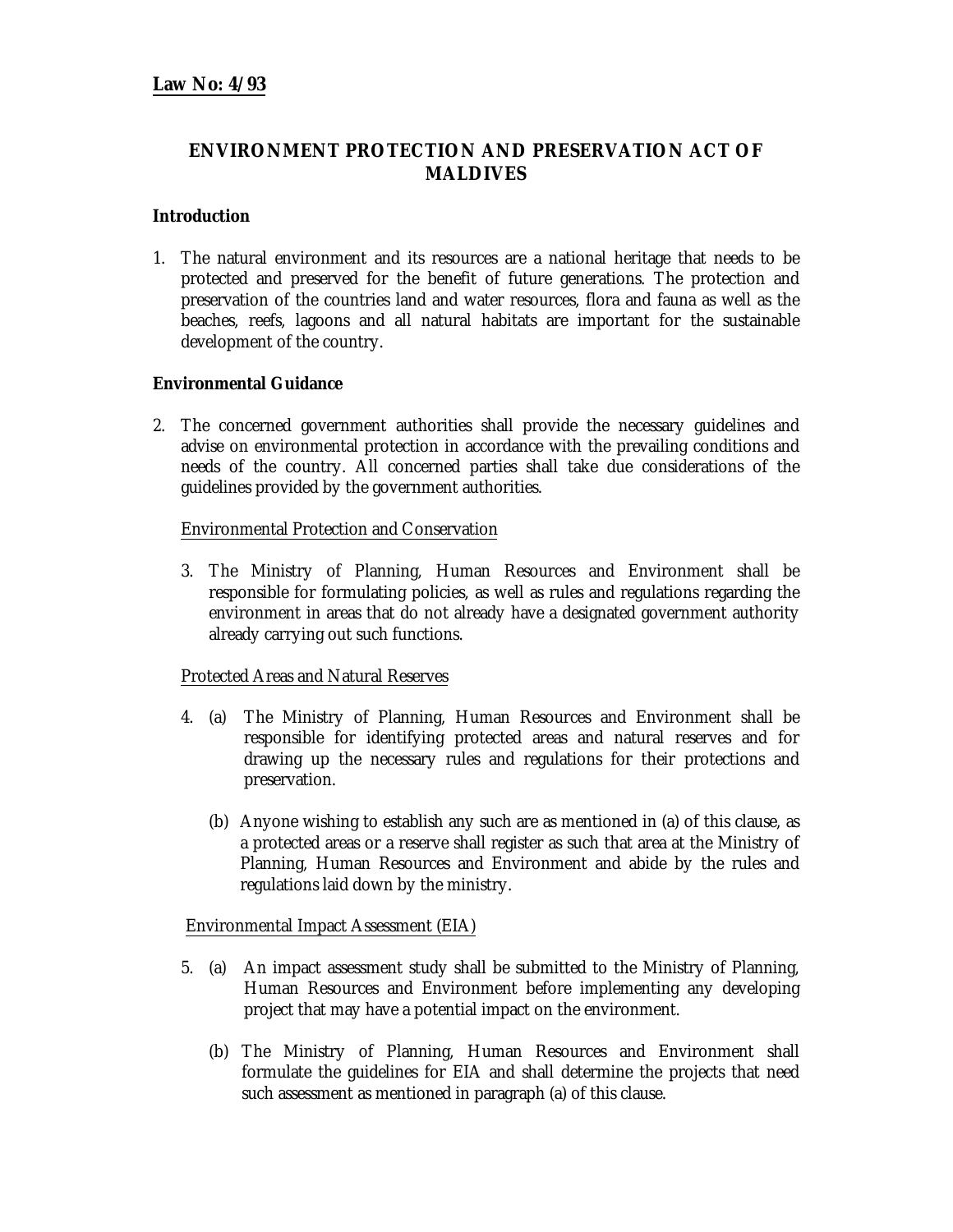# The Termination of projects

6. The Ministry of Planning, Human Resources and Environment has the authority to terminate any project that has any undesirable impact on the environment. A project so terminated shall not receive any compensation.

### Waste Disposal, Oil and Poisonous Substances

- 7. (a) Any type of waste, oil, poisonous gases or any substances that may have harmful effects on the environment shall not be disposed within the territory of the Maldives.
	- (b) In cases where the disposal of the substances stared in paragraph (a) of this clause becomes absolutely necessary, they shall be disposed only within the areas designated for the purpose by the government. If such waste is to incinerated, appropriate precaution should be taken to avoid any harm to the health of the population.

# Hazardous/ Toxic or Nuclear Wastes

7. Hazardous/ Toxic or Nuclear Wastes that is harmful to human health and the environment shall not be disposed anywhere within the territory of the country. Permission should be obtained from the Ministry of Transport and Shipping at least 3 months in advance for any transboundary movement of such wastes through the territory of the Maldives.

#### The Penalty for Breaking the Law and Damaging the Environment

- 9. (a) The penalty for minor offences in breach of this law or any regulations made under this law, shall be a fine ranging between RF 5.00 (five Rufiyaa and Rf 500.00 (five hundred Rufiyaa), depending on the actual gravity of the offence. The fine shall be levied by the Ministry of Planning, Human Resources and Environment or by any other government authority designated by the ministry.
	- (b) Except for those offences that are stated in (a) of this clause, all major offences, under this law shall carry a fine of not more than RF 100,00,000.00 (one hundred million Rufiyaa) depending on the seriousness of the offence. The fine shall be levied by the Ministry of Planning, Human Resources and Environment.

#### **Compensation**

10. The government of the Maldives reserves right to claim compensation for all the damages that are caused by the activities that are detrimental to the environment. This include all the activities that are mentioned in clause No.7 of this law as well as those activities that take place outside the projects that are identified here as environmentally damaging.